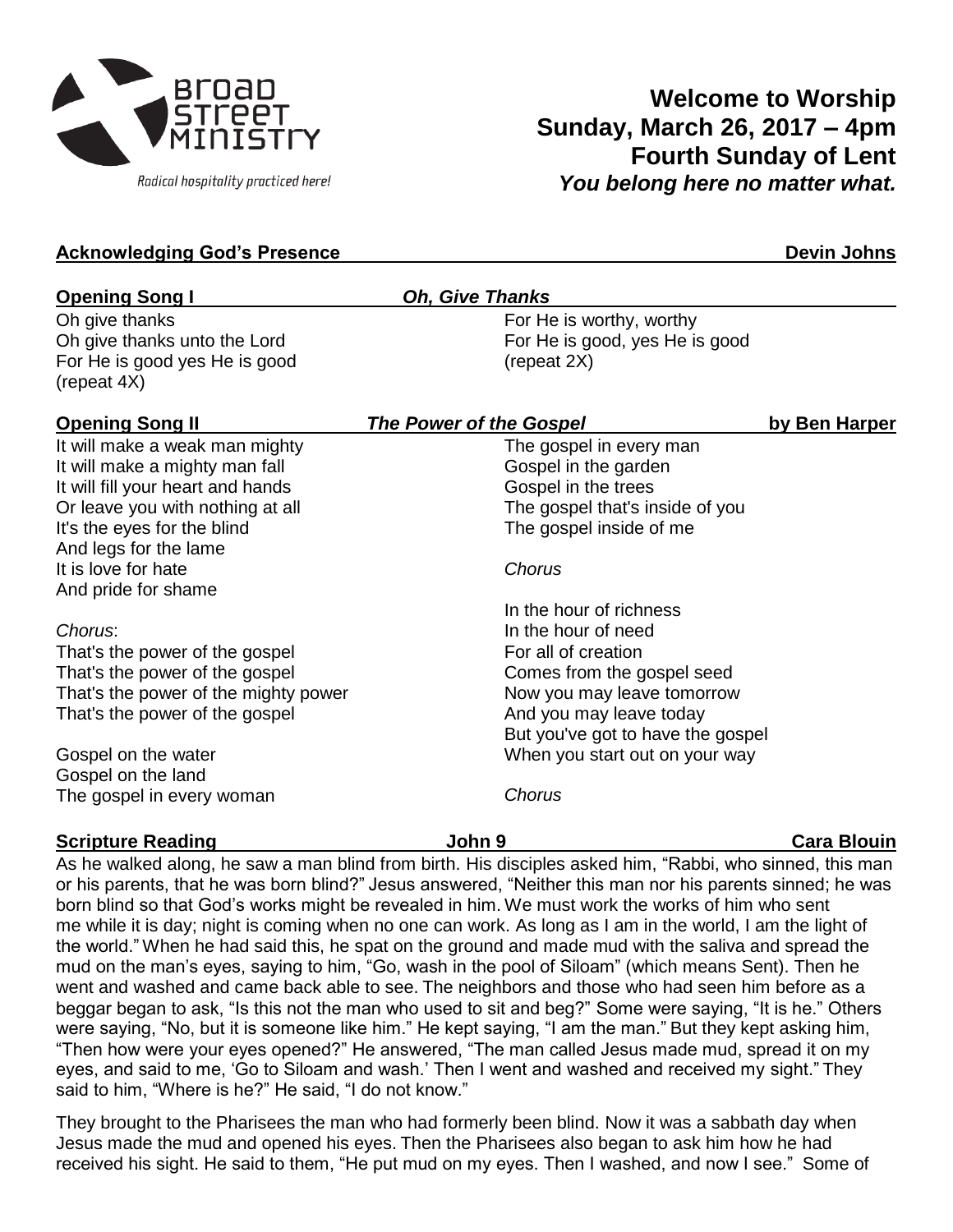the Pharisees said, "This man is not from God, for he does not observe the sabbath." But others said, "How can a man who is a sinner perform such signs?" And they were divided. So they said again to the blind man, "What do you say about him? It was your eyes he opened." He said, "He is a prophet."

The Jews did not believe that he had been blind and had received his sight until they called the parents of the man who had received his sight and asked them, "Is this your son, who you say was born blind? How then does he now see?" His parents answered, "We know that this is our son, and that he was born blind; but we do not know how it is that now he sees, nor do we know who opened his eyes. Ask him; he is of age. He will speak for himself." His parents said this because they were afraid of the Jews; for the Jews had already agreed that anyone who confessed Jesus to be the Messiah would be put out of the synagogue. Therefore his parents said, "He is of age; ask him."

So for the second time they called the man who had been blind, and they said to him, "Give glory to God! We know that this man is a sinner." He answered, "I do not know whether he is a sinner. One thing I do know, that though I was blind, now I see." They said to him, "What did he do to you? How did he open your eyes?" He answered them, "I have told you already, and you would not listen. Why do you want to hear it again? Do you also want to become his disciples?" Then they reviled him, saying, "You are his disciple, but we are disciples of Moses. We know that God has spoken to Moses, but as for this man, we do not know where he comes from." The man answered, "Here is an astonishing thing! You do not know where he comes from, and yet he opened my eyes. We know that God does not listen to sinners, but he does listen to one who worships him and obeys his will. Never since the world began has it been heard that anyone opened the eyes of a person born blind. If this man were not from God, he could do nothing." They answered him, "You were born entirely in sins, and are you trying to teach us?" And they drove him out.

Jesus heard that they had driven him out, and when he found him, he said, "Do you believe in the Son of Man?" He answered, "And who is he, sir? Tell me, so that I may believe in him." Jesus said to him, "You have seen him, and the one speaking with you is he." He said, "Lord, I believe." And he worshiped him. Jesus said, "I came into this world for judgment so that those who do not see may see, and those who do see may become blind." Some of the Pharisees near him heard this and said to him, "Surely we are not blind, are we?" Jesus said to them, "If you were blind, you would not have sin. But now that you say, 'We see,' your sin remains".

| <b>Song of Preparation</b>                | Saved, Saved                            | by Jack P. Scholfield                 |  |
|-------------------------------------------|-----------------------------------------|---------------------------------------|--|
| I've found a Friend, who is all to me,    | Secures my soul each day;               |                                       |  |
| His love is ever true;                    | I'm leaning strong on His mighty arm;   |                                       |  |
| I love to tell how He lifted me           | I know He'll guide me all the way.      |                                       |  |
| And what His grace can do for you.        | Chorus                                  |                                       |  |
| Chorus:                                   |                                         |                                       |  |
| Saved by His pow'r divine,                | When poor and needy and all alone,      |                                       |  |
| Saved to new life sublime!                | In love He said to me,                  |                                       |  |
| Life now is sweet and my joy is complete, |                                         | "Come unto Me and I'll lead you home, |  |
| For I'm saved, saved, saved!              | To live with Me eternally."             |                                       |  |
| He saves me from every sin and harm,      |                                         |                                       |  |
| <b>Meditation</b>                         | <b>Welcome Home</b>                     | <b>Sammie Evans</b>                   |  |
|                                           |                                         |                                       |  |
| <b>Song of Response</b>                   | <b>Amazing Grace</b>                    |                                       |  |
| Amazing grace how sweet the sound         | Twas grace that taught my heart to fear |                                       |  |
| That saved a wretch like me.              | And grace my fears relieved.            |                                       |  |
| I once was lost but now I'm found.        | How precious did that grace appear      |                                       |  |
| Was blind but now I see.                  | The hour I first believed.              |                                       |  |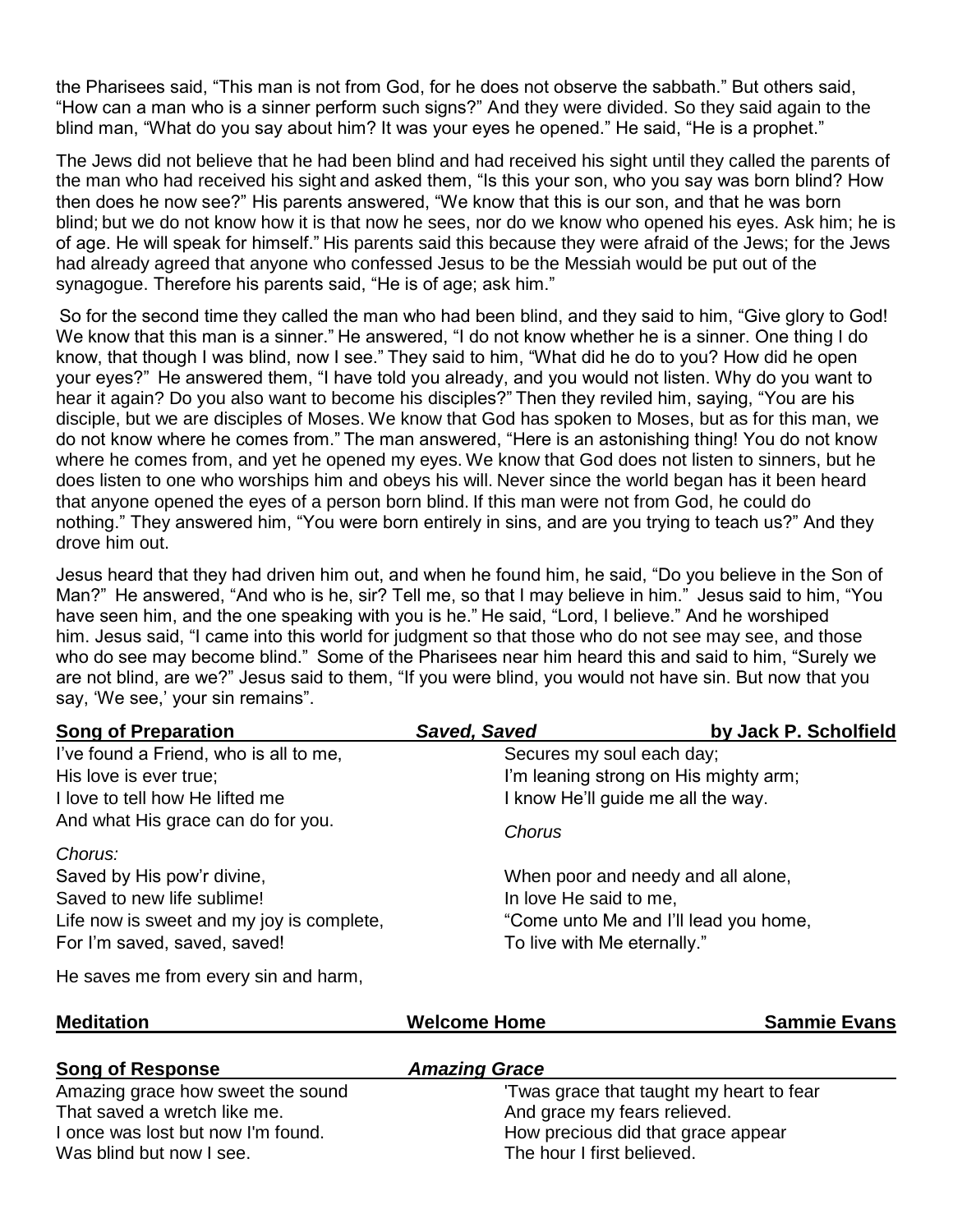When we've been there ten thousand years Bright shining as the sun We've no less days to sing God's praise Then when we first begun.

### **Sacrament of the Lord's Supper Sammighter Sammighter Sammighter Sammighter Sammighter Sammighter Sammighter Sammighter Sammighter Sammighter Sammighter Sammighter Sammighter Sammighter Sammighter Sammighter Sammighter S**

*Jesus spent a lot of time on Earth at dinner tables, eating and drinking with those around him. Gathering together around this table is a way we remember that Jesus extended hospitality to all sorts of unexpected people, even people like us. Whoever you are, wherever you've been, you're welcome at this table. And know that all sorts of people, especially unexpected ones, are joining you here.*

### **The Great Thanksgiving**

- One: The Lord be with you.
- **All: And also with you.**
- One: Lift up your hearts.
- **All: We lift them up to the Lord.**
- One: Let us give thanks to the Lord our God.
- **All: It is right to give our thanks and praise.**

### **Prayers of the People & The Lord's Prayer Example 20 and Series Except Prayer Eric Flett**

*Feel free to join us in the following prayer or say the version that you may already know.*

Our Father, who art in heaven, hallowed be thy name. Thy kingdom come, thy will be done, on Earth as it is in heaven. Give us this day our daily bread, and forgive us our debts, as we forgive our debtors; and lead us not into temptation, but deliver us from evil, for thine is the kingdom, the power, and the glory, forever. Amen.

### **Communion of the People**

*To ensure that everyone who wants to can join this meal, we use non-alcoholic grape juice and there is a gluten-free option at the front of the room near the choir; just ask.*

| <b>Communion Song</b>                             | A Change is Gonna Come               | by Sam Cooke                                      |
|---------------------------------------------------|--------------------------------------|---------------------------------------------------|
| I was born by the river in a little tent          | It's been a long, a long time coming |                                                   |
| Oh and just like the river I've been running ev'r |                                      | But I know a change gonna come, oh yes it will    |
| since                                             | Then I go to my brother              |                                                   |
| It's been a long time, a long time coming         | And I say brother help me please     |                                                   |
| But I know a change gonna come, oh yes it will    | But he winds up knockin' me          |                                                   |
| It's been too hard living, but I'm afraid to die  | Back down on my knees, oh            |                                                   |
| 'Cause I don't know what's up there, beyond the   |                                      | There have been times that I thought I couldn't   |
| sky                                               | last for long                        |                                                   |
| It's been a long, a long time coming              | But now I think I'm able to carry on |                                                   |
| But I know a change gonna come, oh yes it will    | It's been a long, a long time coming |                                                   |
| I go to the movie and I go downtown               |                                      | But I know a change is gonna come, oh yes it will |
| Somebody keep tellin' me don't hang around        |                                      |                                                   |

### **Offering of Self Devin Johns**

*This community thrives on each one of us offering of ourselves. We believe that everyone has something to give, and without your offering, we cannot be us. Give of yourselves freely and generously – your time, your money, and your prayers – because this community is worth your investment. And if you forgot cash, you can use your phone and go to bit.ly/bsmdonate*

Amazing grace, how sweet the sound

I once was lost, but now I'm found.

That saved a wretch like me.

Was blind, but now I see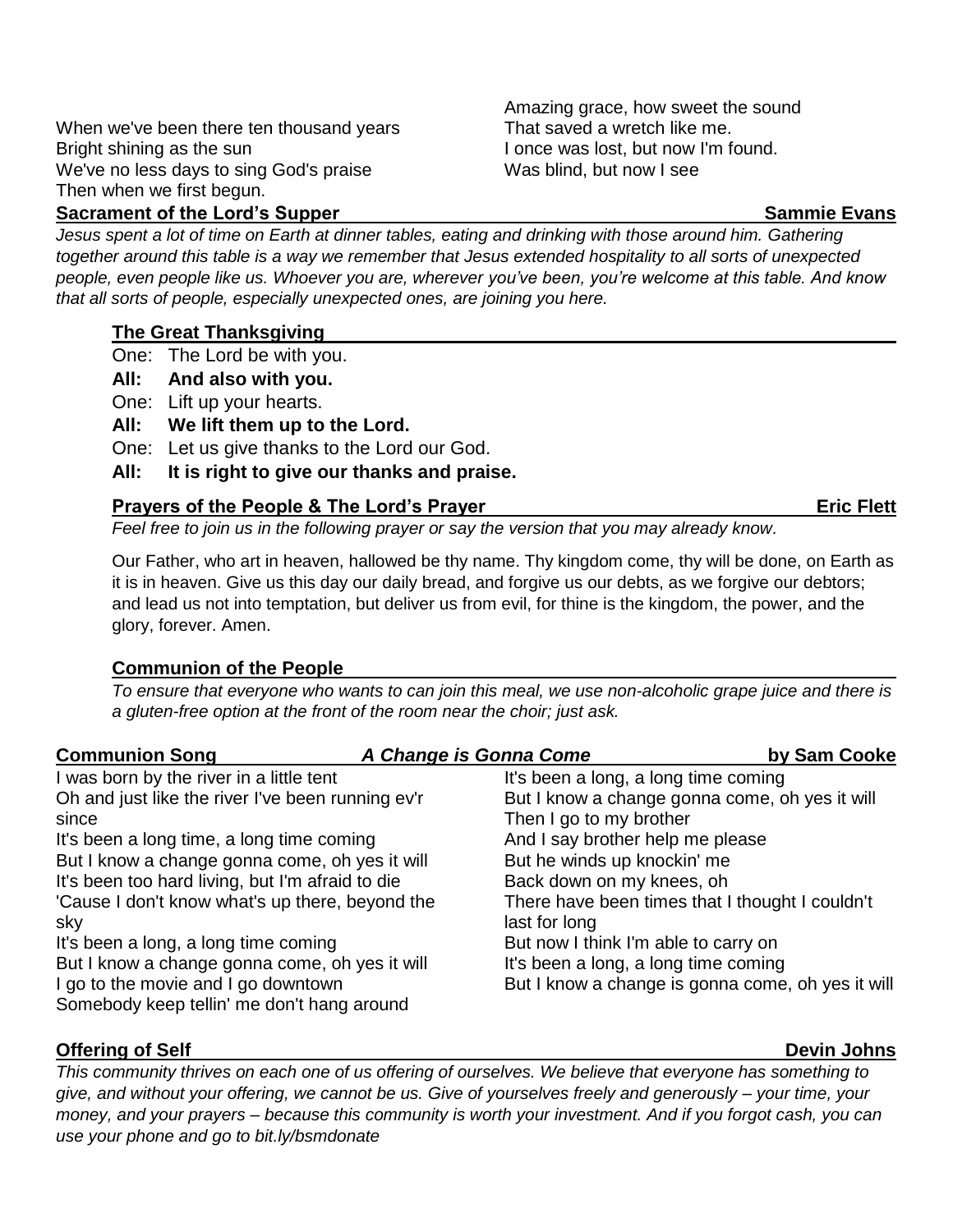| <b>Offering Song</b>                                                                                                                                                                        | <b>Here Comes the Sun</b>                                                                                                                                                                  | by The Beatles      |
|---------------------------------------------------------------------------------------------------------------------------------------------------------------------------------------------|--------------------------------------------------------------------------------------------------------------------------------------------------------------------------------------------|---------------------|
| Here comes the sun (doo doo doo doo)<br>Here comes the sun, and I say<br>It's all right                                                                                                     | Here comes the sun, and I say<br>It's all right                                                                                                                                            |                     |
|                                                                                                                                                                                             | Sun, sun, sun, here it comes (5X)                                                                                                                                                          |                     |
| Little darling, it's been a long cold lonely winter<br>Little darling, it feels like years since it's been<br>here<br>Here comes the sun<br>Here comes the sun, and I say<br>It's all right | Little darling, I feel that ice is slowly melting<br>Little darling, it seems like years since it's been<br>clear<br>Here comes the sun<br>Here comes the sun, and I say<br>It's all right |                     |
| Little darling, the smiles returning to the faces<br>Little darling, it seems like years since it's been<br>here<br>Here comes the sun                                                      | Here comes the sun<br>Here comes the sun, and I say<br>It's all right                                                                                                                      |                     |
| <b>Blessing &amp; Sending into the City</b>                                                                                                                                                 |                                                                                                                                                                                            | <b>Sammie Evans</b> |

### **Passing the Peace of Christ**

### **Upcoming Events & Announcements**

*Sustain the Sound Campaign: From our Executive Director, Mike Dahl*: "As many of you may know, our current sound system is unfortunately getting older and is in need of a replacement soon so that we can continue to welcome everyone into our space with sounds of radical hospitality. To help finance the cost, we've launched our first peer-to-peer campaign called **Sustain the Sound!** If you are interested in helping to support or better yet participate in the campaign."

\*\*\*\*\*\*\*\*\*\*

You are invited to make your own page, make a team, join a team, or just share the link with your social networks. This is an exciting way to share with the world what we are up to here at BSM. If you would like to know more or need help figuring out how to participate, please talk to Sammie. You can learn more and sign up here: http://sustain-the-sound-55286.causevox.com/

Lent 2017: Reclaiming the Gospel (March 1<sup>st</sup> to April 16<sup>th</sup>): This Lent, join us at BSM Church as we explore the lectionary stories of the ministry of Jesus and rediscover the Gospel in our midst. This is all leading up to Easter Sunday, but remember that there is no resurrection without death on a cross. Join us on Maundy Thursday, 4/13 at 7:15pm for a special service to commemorate Jesus' last meal on earth. Join Beacon Church, our sister congregation in Kensington, for a Good Friday, 4/14, service at 6pm.

*Calling for Caring for Others Nominations:* We are accepting nominations for members of Caring for Others. At the Welcome Table you will find a blue flier with the job description, role, and responsibilities of CFO members for you to help discern if you or someone else might be a good fit. You can email nominations to pastoralstaff@broadstreetministry.org or write a nominee's name on the back of a CFO nominations card and put it in the offering.

*First Garden Work Days of the Season!* Join us for our first official work days of the season. We kick off at Mercy Edible Park on April 1<sup>st</sup> from 11am-2pm and then at Carousel House (4300 Avenue of the Republic) on Saturday, April 22, 11am-2pm. This is a great way to celebrate Earth Day and kick off to the growing season. There will be some garden committee members around after worship with a sign up sheet. Please see them after worship if you can come! Contact Sammie if you have any questions.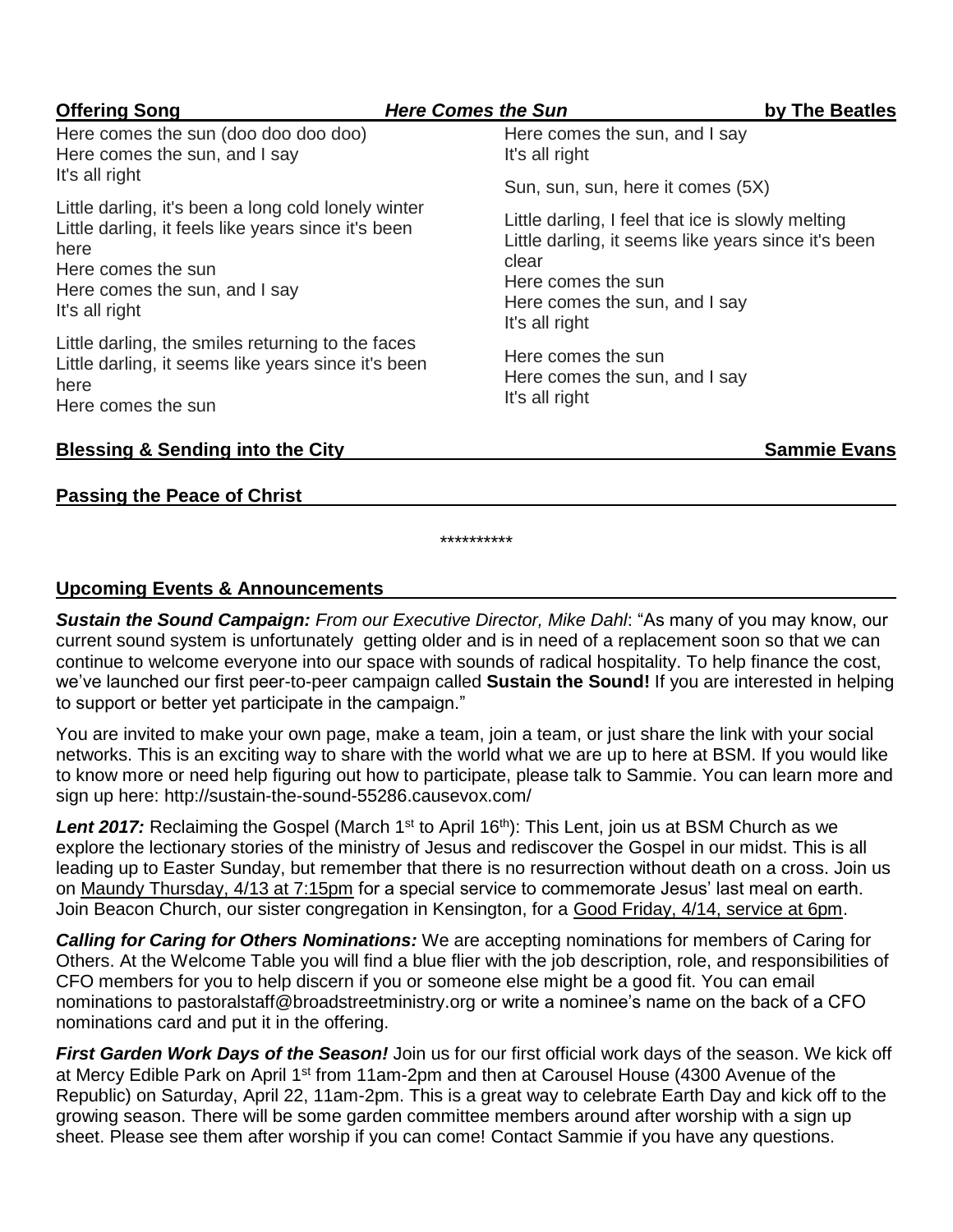*New & Nearly New, April 2:* If you are new or nearly new to BSM and you'd like learn more about this place, join Brooke for a building tour to learn about who we are and what we're all about. You can meet Brooke at the Welcome Table immediately following worship on Sunday, April 2.

*First Friday Art Gallery, April 7!* We are excited to be launching First Fridays, opportunities for the BSMwide community to engage in and celebrate the arts and advocacy initiatives happening around us. Join us for our first First Friday on April 7, 5-7pm in the Sunday School Room. We will be displaying and featuring art work created by artists within our very own community. If you have art you'd like to display, contact Michele by March 31 via email at michele@broadstreetministry.org.

*Self-Care Workshop, April 9:* Struggling to make space to listen to your body and your spirit? Wanting a supportive place to explore mindfulness and center yourself? Wondering how to care for yourself in these chaotic and challenging times? If these questions resonate with you, join Kate Sheehan Roach and Kara Castle for a spiritually and physically nourishing time from 3:00 to 3:45pm before our 4pm service. We will practice techniques to widen our awareness of our physical and spiritual needs, and practice in community how to sustain ourselves as we engage in the efforts of resistance and sustenance. Email Michele (michele@broadstreetministry.org) if you have any questions about this workshop.

Advocacy Meeting & Voice Workshop, April 9: Rin Barton will lead a voice workshop in order to prepare for the Tax Day March on April 15th. All are welcome to attend, even if you can't make the march. The group will meet before worship on April 9<sup>th</sup> from 3-3:45pm.

*LGBTQ Fellowship:* Every second Sunday of the month (April 9), the LGBTQ Fellowship gathers for lunch at Rooster Soup Co. at 1:30pm and all are welcome to join in the fellowship and discussion. Our April service project will be to support BSM's Garden Initiative at the Carousel House work day on April 22 (see the announcement above for more information on the work day!). To learn more and with questions, contact Che at chekahlil@gmail.com.

*West Philly Prayer Group:* This group is undergoing some transition and will be back in action shortly. We will announce when the meeting will resume, but if you have questions, concerns, or need someone to pray with in the meantime, please contact anyone from the pastoral staff or Caring for Others.

### **Community Life**

*Clothing Donations:* At the Welcome Table, you will find flyers describing the kinds of donations we need most as well as other locations to take your gently used clothing. We take donations by appointment during the week & on Sundays 3-4pm before worship. Email donate@broadstreetministry.org to make an appointment.

*#BSMchurch:* How do you know BSM is a real church? Because we have a hashtag! Respond live to sermons, offer prayers, take videos of the music or whatever else strikes your fancy throughout worship and use #BSMchurch to connect with those around you. We also have a podcast where we post the sermons each week. Search for Broad Street Ministry in iTunes Podcasts and subscribe.

*Declarations of Belonging:* The Brain Trust is convening cohorts of 3-4 people to create Declarations of Belonging statements. As a community, we affirm that if you are already here, you belong here. These statements are a way of proclaiming what your belonging means to you. Please contact Pam Gwaltney (defenderpam@hotmail.com) for more information or if you would like to join a cohort in writing a Declaration of Belonging.

*Congregational Care:* As a community, we are praying for Jess Paschke and Rob Berretta as they prepare for their upcoming nuptials; Katherine Forsyth and her mother, Mita; Clare; Kurt Rosenburg; Julia Morales and her family; Mike Kravitz; Joel; and, Meridith Williams. If you wish to add prayers, please contact the pastors at pastoralstaff@broadstreetministry.org